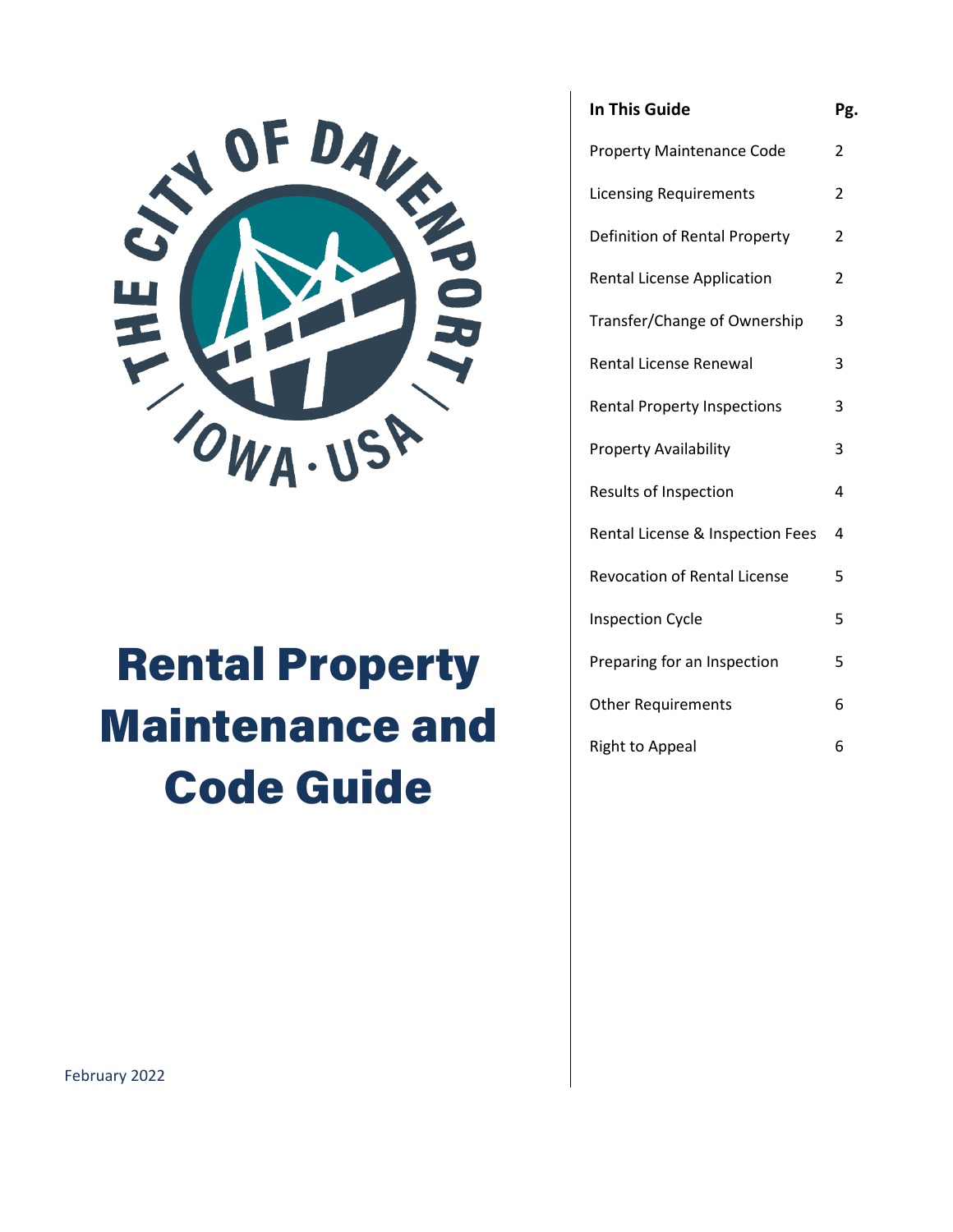### **About Property Maintenance Codes**

The City of Davenport's Development & Neighborhood Services Department is responsible to inspect all rental housing per Iowa State and local codes. Code enforcement is necessary to conserve quality rental housing in Davenport and to promote the health, safety and general welfare of our community.

City Code Chapter 8.15 <https://ecode360.com/35566322>

Call Us | 563.326.6198 Email | dnsd.info@davenportiowa.com

It takes the joint efforts of investor-owners, tenants and the City to ensure a quality rental market in Davenport. Property owners should be committed to providing adequate, safe and sanitary living conditions.

The rental property code and periodic inspection process has many benefits to owner/investors:

- Periodic inspection helps to ensure properties do not deteriorate to the point where the Owner must invest substantial money to repair a rented/leased property.
- **Property that does not meet health and safety standards is taken off the market, resulting in fairer competition for** all property owners.
- The inspection program adds a degree of desirability to rent in Davenport versus cities that do not have an inspection program. Inspection provides confidence and trust in the quality of the rental market.

# **Rental Property Licensing Requirements**

All rental property must be licensed by the City and must be periodically inspected to ensure safe, livable conditions exist. Property that is not compliant with City codes may be assessed fines, have the rental license revoked, and/or tagged and ordered vacated.

Chapter 8.15 of Davenport's Property Maintenance Code adopts the most current version of the International Property Maintenance Code.

# **Definition of Rental Property**

All property occupied by anyone other than the legal owner or  $1<sup>st</sup>$  consanguinity of record, is required to be inspected regardless if any rent is collected, unless the unit is occupied by a family member(s) of the  $1<sup>st</sup>$  degree consanguinity. Units occupied by family members of the  $1<sup>st</sup>$  degree of consanguinity are exempt from the rental program. Submit the form found at this link to record the property as exempt under the  $1<sup>st</sup>$  degree of consanguinity rule, [https://bit.ly/34MMT0D.](https://bit.ly/34MMT0D) Per Iowa Code a parent or a child of the property owner is considered a family member(s) of the 1<sup>st</sup> degree of consanguinity, [https://ethics.iowa.gov/sites/default/files/consanguinity\\_chart\\_2021.pdf.](https://ethics.iowa.gov/sites/default/files/consanguinity_chart_2021.pdf)

Any changes in occupancy may result in the property returning to the rental inspection program. Changes in occupancy must be reported to Development and Neighborhood Services at 563.326.6198. Failure to notify the Development & Neighborhood Services may result in operating a rental property without a license and can result in significant fines.

# **Rental Property License Application**

All rental property must be licensed with the City of Davenport. The license must be renewed annually. The license may be revoked for violations of the Property Maintenance Code or failure to abate a nuisance.

[Apply for a new Rental License](https://codext.davenportiowa.com/forms/housing_survey.php) (https://codext.davenportiowa.com/forms/housing\_survey.php)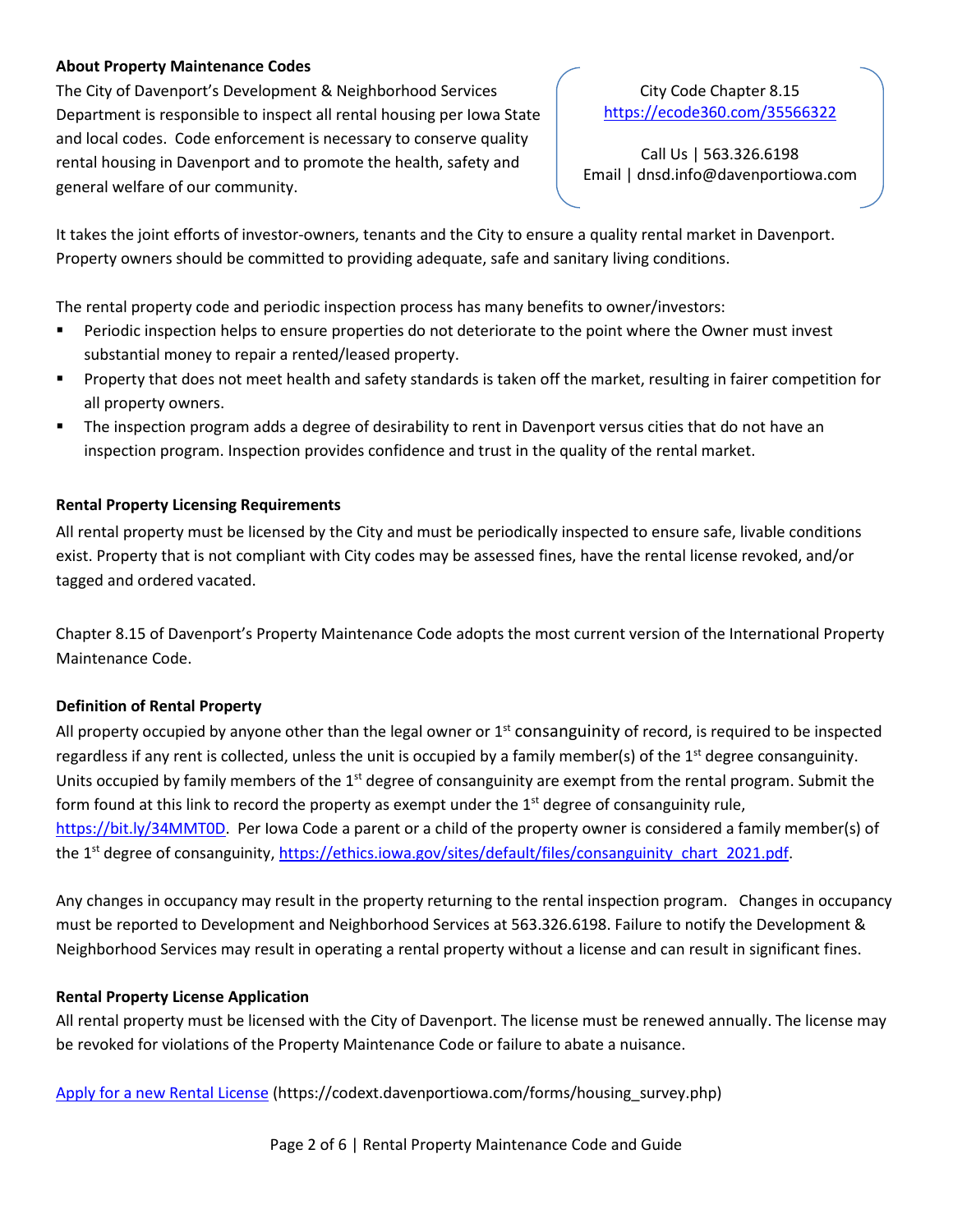Annual licensing fees are as follows.

| Type of License                              | Four (4) Year        | Three (3) Year      | Two (2) Year        |
|----------------------------------------------|----------------------|---------------------|---------------------|
|                                              | Inspection Cycle*    | Inspection Cycle*   | Inspection Cycle*   |
| Annual License Fee - Single Home/Parcel      | \$30                 | \$40                | \$60                |
| Annual License Fee - Multi-Unit (per Parcel) | $$30 + Per$ Unit Fee | \$40 + Per Unit Fee | \$60 + Per Unit Fee |
| Multi-Unit Parcel Fee                        | \$5 per Unit $>1$    | \$5 per Unit $>1$   | \$5 per Unit $>1$   |

\*Inspection cycle is as determined by history of compliance. Refer to the Inspection Cycle Section.

Failure to obtain a valid rental license for a rental unit may result in the following: a penalty of \$500, the vacating of the structure and/or a municipal infraction citation.

# **Transfer (Change) of Ownership**

Rental property with a change in ownership during the rental license cycle must register the change by submitting a Rental License Application (https://codext.davenportiowa.com/forms/housing\_survey.php). If annual licensing has not expired no payment will be due until the time at which renewal of the license is scheduled. If annual licensing has not been renewed annually licensing fees will apply.

#### **Rental License Renewals**

Owners of rental property are notified of the expiration of their rental license(s) and automatically sent an invoice to renew the license. Rental licenses automatically renew with property owner payment of the renewal invoice sent annually. No further action is needed.

#### **Rental Property Inspections**

Rental properties are required to meet minimum standards established by the Property Maintenance Code. To ensure compliance with minimum standards, all rental property in the city is inspected on a regular basis.

Property owners are notified of scheduled inspection date(s) 30 days in advance of the inspection. Property owners may re-schedule inspections when a scheduling conflict exists. Cancellation and reschedules must be requested five (5) working days prior to the scheduled inspection and are either approved or denied at the inspector's discretion. A fee of \$25 per unit scheduled for inspection will be charged for cancellations made less than five (5) working days prior to the scheduled inspection. A \$75 fee will be charged for no shows and day-of cancellations.

The frequency of inspection is dependent on the history of compliance with the Property Maintenance Code. Refer to the Inspection Cycle section for detail.

Inspections may also be required based on tenant complaint. Complaint inspections are made upon request and coordinated with the tenant making the complaint. Only after a tenant has exhausted efforts with the landlord will a complaint inspection occur. A letter will be sent to the property owner notifying them a complaint has been filed against the property. A \$50 inspection fee will be charged to the property owner if tenant complaints are founded upon inspection.

#### **Property Availability – The Inspection**

The owner, or a designated agent of the Owner, who is eighteen (18) years or older must be present during the

Page 3 of 6 | Rental Property Maintenance Code and Guide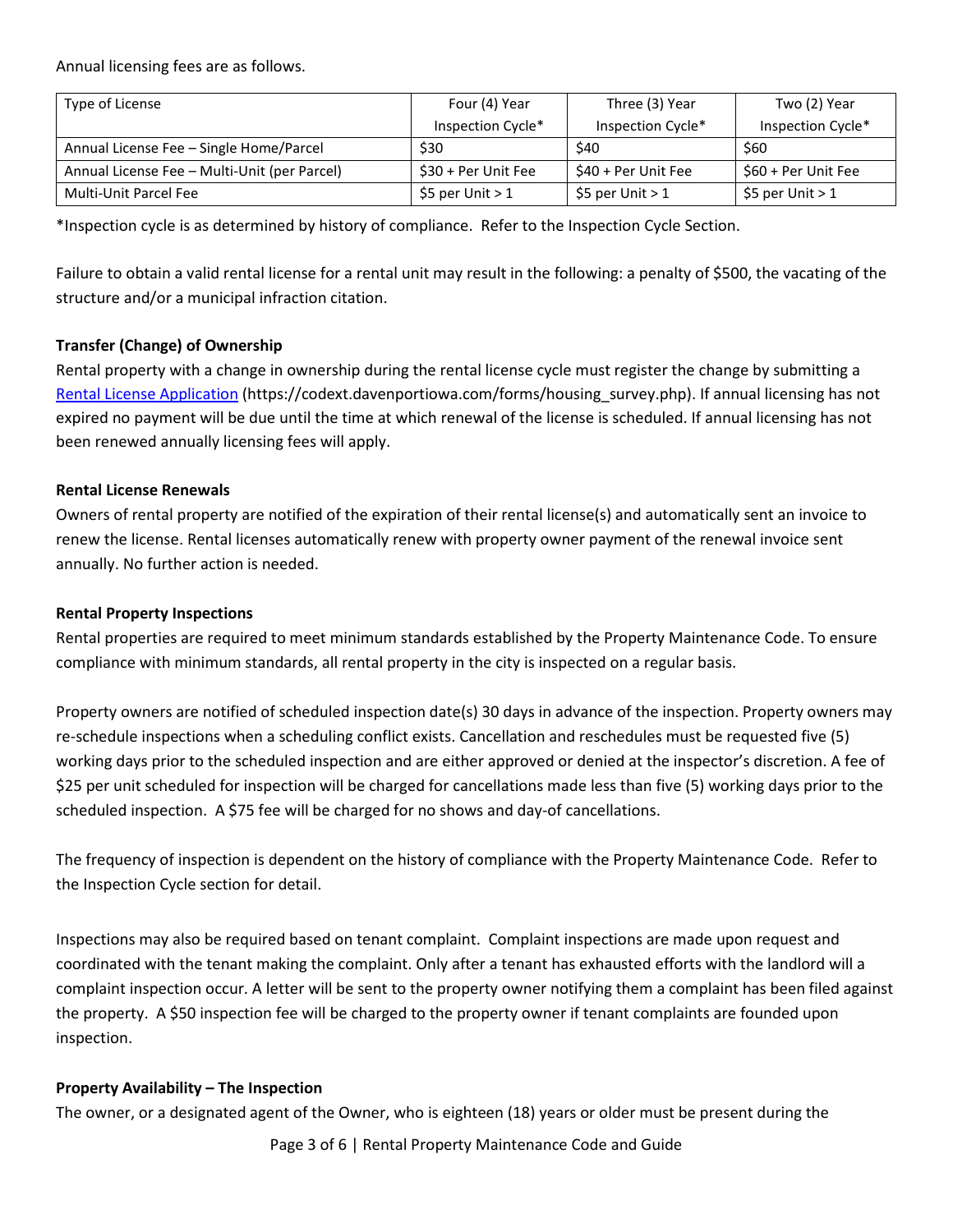inspection. The tenant may be the agent for the owner. However, the owner has the ultimate responsibility to see that the inspection is completed.

## **Results of Inspection**

Property Owners are either issued a Certificate of Compliance, or a Notice and Order identifying repairs that must be made to meet compliance standards at re-inspection(s), or an Order to Vacate if upon a third re-inspection repairs are not made.

When repairs are required to bring the property up to code, the owner is provided a timeframe to complete repairs and a re-inspection date is established to verify compliance. When repairs are completed properly, a Certificate of Compliance is then issued to the owner. The Certificate of Compliance is valid until the next inspection and is transferable to a new owner. However, the certificate may be revoked if new violations occur between inspection periods and are not corrected.

Failure to comply with a Notice and Order will result in the owner being charged substantial penalty fees, and could result in the rental unit or structure being vacated, and/or a municipal infraction citation being issued requiring an appearance in Scott County Court.

| <b>Type of License and Fees</b>                                                          | <b>Inspection Cycle</b>                       |      |             | <b>Action Timetable</b>                                                                           |
|------------------------------------------------------------------------------------------|-----------------------------------------------|------|-------------|---------------------------------------------------------------------------------------------------|
|                                                                                          | & Fees                                        |      |             |                                                                                                   |
|                                                                                          | <b>2 YR</b>                                   | 3 YR | <b>4 YR</b> |                                                                                                   |
| Annual License Fee   Single Parcel                                                       | \$60                                          | \$40 | \$30        | Due upon receipt of invoice.                                                                      |
| Annual License Fee   Multi-Unit Fee Per Parcel                                           | Single Parcel Fee +<br>\$5 Per Unit Fee $> 1$ |      |             | Due upon receipt of invoice.                                                                      |
| Inspection Fee   Single Home/Parcel and Multi-Unit                                       | No Fee                                        |      |             | Scheduled and due within 60 days of inspection<br>due notice. Invoice due upon receipt.           |
| First Re-Inspection Fee                                                                  | \$50 per Unit                                 |      |             | Scheduled and due within 30 days of initial<br>inspection, if required. Invoice due upon receipt. |
| First Re-Inspection   Fee per item remaining out of<br>compliance at first re-inspection | \$10 per Item                                 |      |             |                                                                                                   |
| Second Re-Inspection Fee   Single Home and Per                                           | \$75 per Unit*                                |      |             | Scheduled and due within 30 days of first re-                                                     |
| Unit                                                                                     |                                               |      |             | inspection, if required. *Violation notice posted if                                              |
| Second Re-Inspection Fee   Fee per item remaining                                        | \$20 per Item*                                |      |             | third re-inspection required. Invoice due upon                                                    |
| out of compliance on second re-inspection                                                |                                               |      |             | receipt.                                                                                          |
| Third Re-Inspection Fee   Single Home and Per Unit                                       | \$150 per Unit**                              |      |             | Scheduled within 30 days of second re-inspection,                                                 |
|                                                                                          |                                               |      |             | if required. **Vacate order posted if upon third re-                                              |
| Third Re-Inspection Fee   Fee per item remaining                                         | \$30 per Item**                               |      |             | inspection out of compliance items are not                                                        |
| out of compliance on third re-inspection                                                 |                                               |      |             | corrected. Invoice due upon receipt.                                                              |

# **Rental Property License and Inspection Fee Schedule**

\*Notice of violation affixed to property indicating that the property is in violation; owner has 30 days to repair. If repairs are not completed by the re-inspection date, building will be posted with a 30-day vacate notice.

\*\*Vacate order affixed to property; owner has 30-days to vacate the property.

Exceptions. The City may extend repair timelines if the property owner/manager notifies the inspector of issues with contractor or material availability, or the Development and Neighborhood Services Director approves an owner's work plan for repairs laying out a timeline and milestones.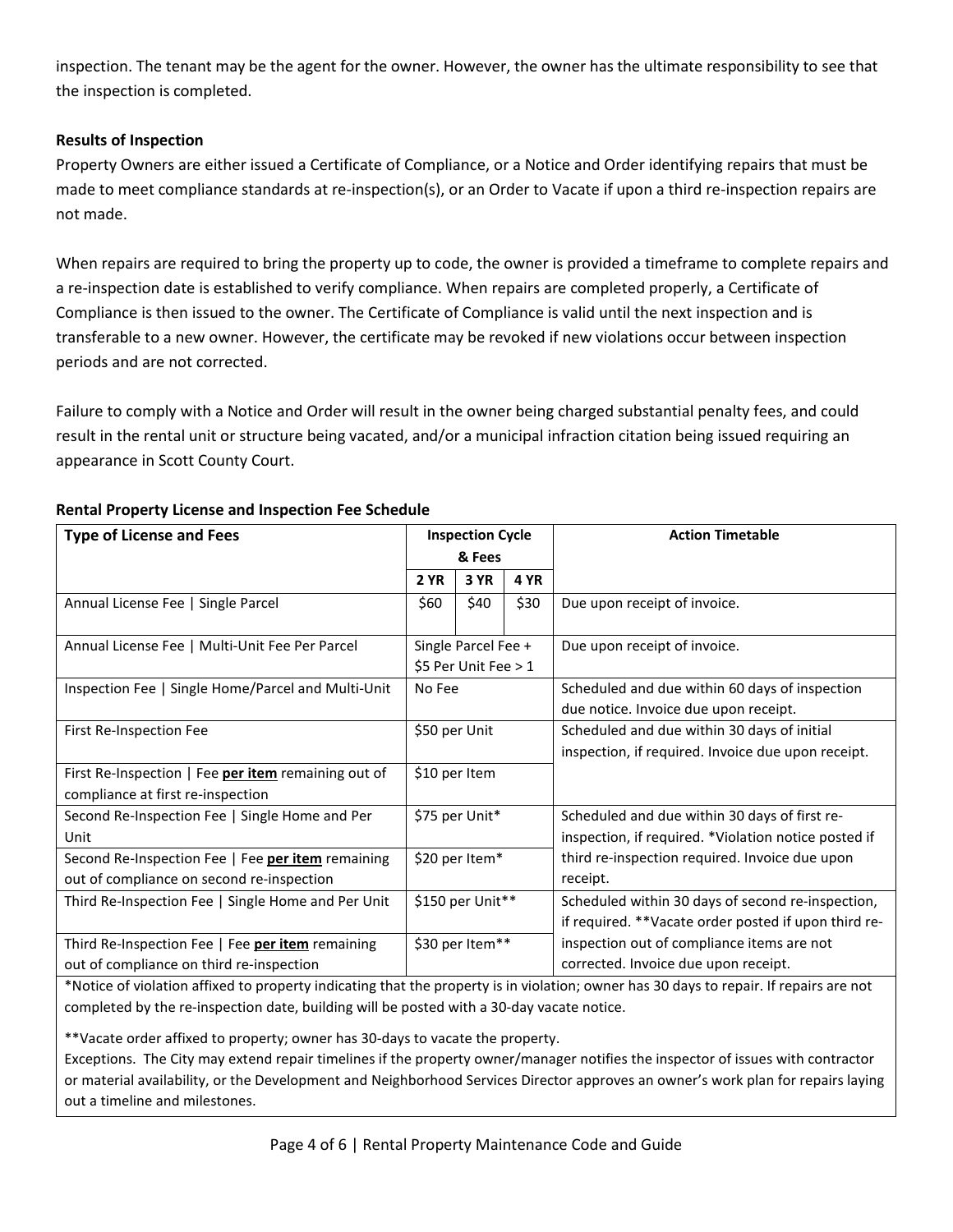| <b>Type of License and Fees</b>                         | <b>Inspection Cycle</b><br>& Fees                                                                | <b>Action Timetable</b>      |  |
|---------------------------------------------------------|--------------------------------------------------------------------------------------------------|------------------------------|--|
| <b>Tenant Complaint Inspection</b>                      | No Fee if Charges Unfounded, \$50 Fee if Charges Founded.                                        |                              |  |
| No Show or Cancellation Day-of Fee (failure to<br>show) | \$75                                                                                             | Due upon receipt of invoice. |  |
| Late Cancellation Fee (less than 5 day notice)          | \$25                                                                                             | Due upon receipt of invoice. |  |
| Failure to Register Rental Property Fine                | \$500                                                                                            | Due upon receipt of invoice. |  |
| Rental License Re-instatement Fee                       | \$500                                                                                            | Due upon receipt of invoice. |  |
| Appeal Filing Fee                                       | \$100                                                                                            | Due upon receipt of invoice. |  |
| Occupying Tagged Property/Parcel/Unit Fine              | \$500 Fine, Plus \$20 per Day Fine each Day Violation Continues. Due upon<br>receipt of invoice. |                              |  |
| Repair Action Plan Deviation, Without Approval          | \$1,000                                                                                          | Due upon receipt of invoice. |  |

 $\rightarrow$  Life Safety Issues. Inspections that identify an immediate health or safety hazard may require a vacate notice of 10 days or less.

# **Revocation of Rental License**

Per City Code 8.15, the code official or designee shall have the authority to revoke a rental license on any property when: 1) it is in violation of the city code on a frequent and recurrent basis; 2) has a serious life safety violation and is ordered vacated; 3) fails to correct a founded complaint violation by the time that the third re-inspection for the same concludes; 4) the owner or manager fails to appear for three inspections/re-inspections in a row; or 5) the owner or agent provides false information to the city. The owner or agent of the affected property shall be notified in writing by certified mail of the license revocation.

#### **Inspection Cycle**

The period of time between regularly scheduled rental inspections is based on demonstrated code compliance; the more compliant a property is with code, the longer the inspection cycle is. Newly constructed buildings (registered within two years of final occupancy certificate) will automatically be assigned a four year cycle. Multi-unit properties with 12+ units are only eligible for a two or three year cycle.

A Violation Point Matrix, found in [City Code Chapter 8.15.145\(G\),](https://ecode360.com/35566322) is used to determine what inspection cycle a property is placed on.

- Four (4) Year Cycle = Score of 0 to 100
- Three (3) Year Cycle = Score of 101 to 199
- Two (2) Year Cycle = Score of 200 points or more

Inspection cycles may be extended based on subsequent inspection.

#### **Preparing for an Inspection**

The City recommends either using the Violation Point Matrix found in City Code or the Inspection Checklist found at this [link](https://davenportiowa.com/common/pages/DisplayFile.aspx?itemId=18350187) (https://bit.ly/356Qwyk) before the day of a property's inspection. This will help property owner's avoid the need

Page 5 of 6 | Rental Property Maintenance Code and Guide